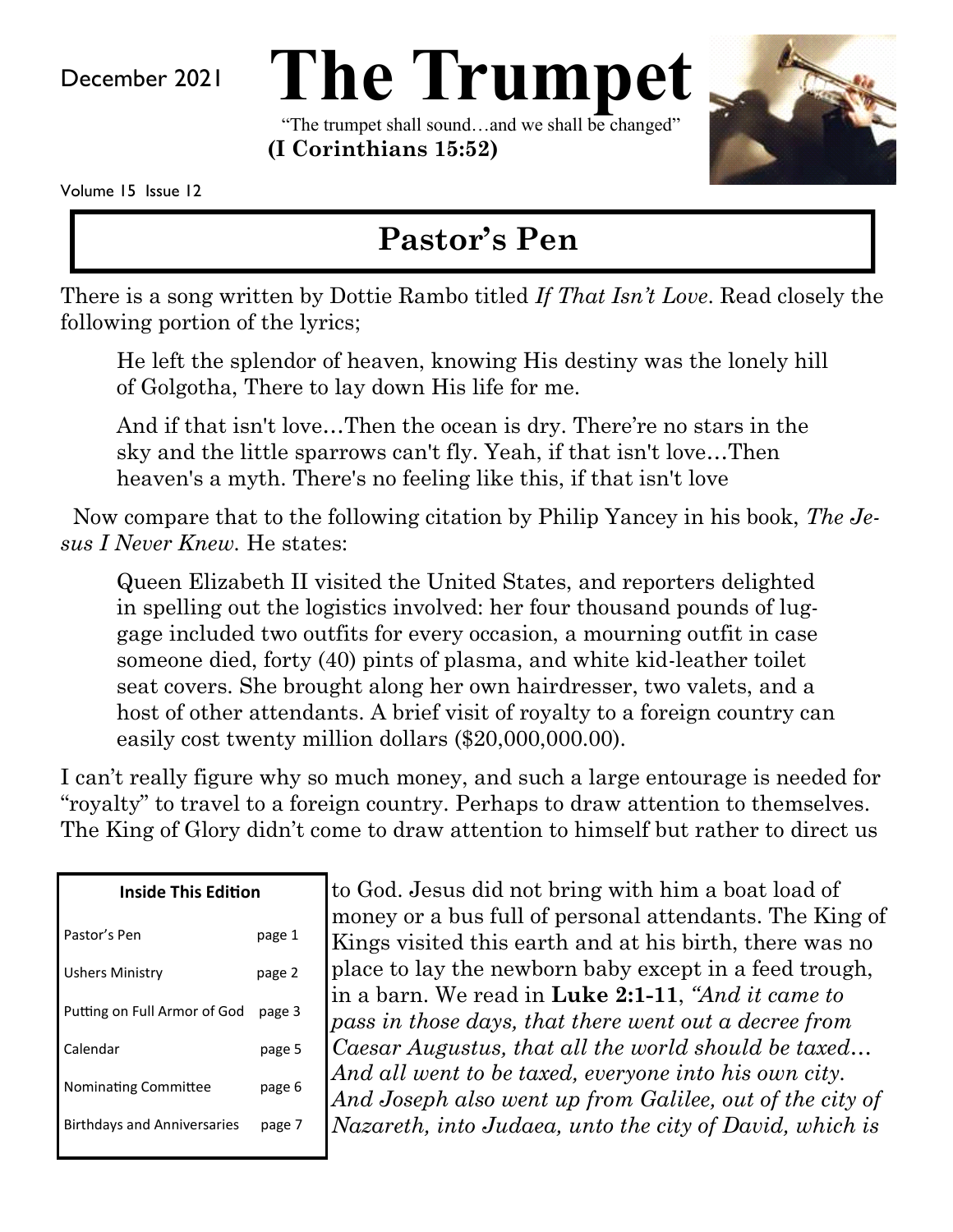*called Bethlehem; (because he was of the house and lineage of David:) To be taxed*  with Mary his espoused wife, being great with child. And so it was, that, while they *were there, the days were accomplished that she should be delivered. And she brought forth her firstborn son, and wrapped him in swaddling clothes, and laid him in a manger; because there was no room for them in the inn. And there were in the same country shepherds abiding in the field, keeping watch over their flock by night. And, lo, the angel of the Lord came upon them, and the glory of the Lord shone round about them: and they were sore afraid. And the angel said unto them, Fear not: for, behold, I bring you good tidings of great joy, which shall be to all people. For unto you is born this day in the city of David a Saviour, which is Christ the Lord."*

He left the splendor of heaven knowing Calvary was his destiny. In this Christmas season praise God for Christ Jesus.

In Christian love,

Pastor Jim Gregory

# **Ushers Ministry**

We are always in need of members to agree to serve as ushers. If we have enough men they will only be obligated to serve one Sunday a month, and our gratitude will be expressed each and every Sunday.

At this time we are sitting good, but we anticipate two men currently serving to be transferred due to military commitments. Please contact Dave Ellis if you are interested in serving the Lord in this capacity at 208-590- 3577.

## **Operation Christmas Child**

Operation Christmas Child is a ministry formed by Franklin Graham that takes Christmas gifts and the Gospel to underprivileged children all over the world. We are collecting items to fill shoeboxes in November. Each month we will highlight a different item to bring in. But, please remember we will take all types of donations at any time!



For December please pray for the boxes that have been sent, especially that the Lord will use them to bring children to faith in Christ.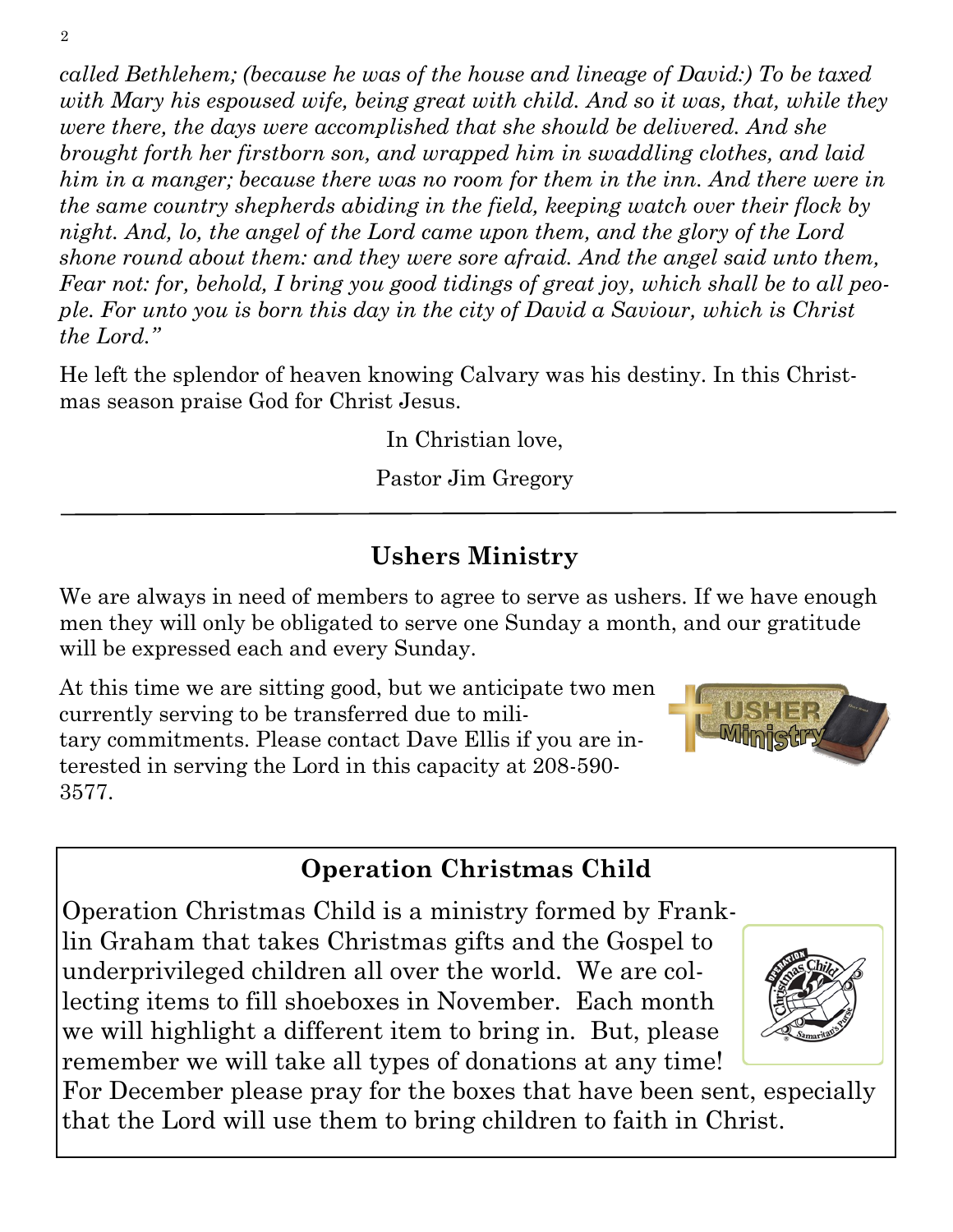#### **Putting on the Full Armor of God Apologetics - From Bob Neubauer**

#### **Reasons for the Incarnation**

We would all like simple answers to our questions. We tend to think that there should just be one reason for things that happen, but often this is not the case. Here are some of the reasons the second person of the Trinity became a man.

1. To confirm the promises of God. The Old Testament is filled with these promises. In Genesis 3:15 we read of God's first promise of a Messiah. "*And I will put enmity between you and the woman, And between your seed and her seed; He shall bruise you on the head, And you shall bruise him on the heel*." This is called the proto-evangelion because it does not give us everything but does prophetically give us the essentials and looks forward to a full presentation of the gospel. Isaiah 9:6 reads, "For a child shall be born to us, a son will be given to us" and 7:14 says "Behold a virgin shall be with child and bear a son, and she shall call His name Immanuel." One thing to notice with the Lord's promises is that He determines when they will be fulfilled. So for example Jesus said that all the Father gives Him will come to Him and He will raise them up on the last day (John 6:37-39). That is the reason as Peter tells us that Christ has not yet returned (II Peter 3:9).

2. To redeem the creation. Romans 8:19-22 reads, For the anxious longing of the creation waits eagerly for the revealing of the sons of God. For the creation was subjected to futility, not willingly, but because of Him who subjected it, in hope that the creation itself also will be set free from its slavery to corruption into the freedom of the glory of the children of God. For we know that the whole creation groans and suffers the pains of childbirth together until now. When Adam sinned in the Garden of Eden not only did mankind fall but all of creation went into a fallen state. That is the reason we have thorns and thistles and insects that attack us and many other things we all could name. Certainly, the main reason for Christ's coming is to deal with our sin but it is not the only reason.

3. To redeem a people for His name. *Unto you is born this day a Savior which is Christ the Lord*. This glorious proclamation was made to the shepherds by an angel. Throughout redemptive history God has always had a redeemed people. Sometimes the number was few, sometimes many. Within the nation of Israel the number varied over time, but it was always some, as the Lord said to Elijah He had 7000 that had not bowed the knee to Baal. At the founding of the United States many people were believers because of the great awakening that took place in the 1740's. Sadly today while there are still many Christians the number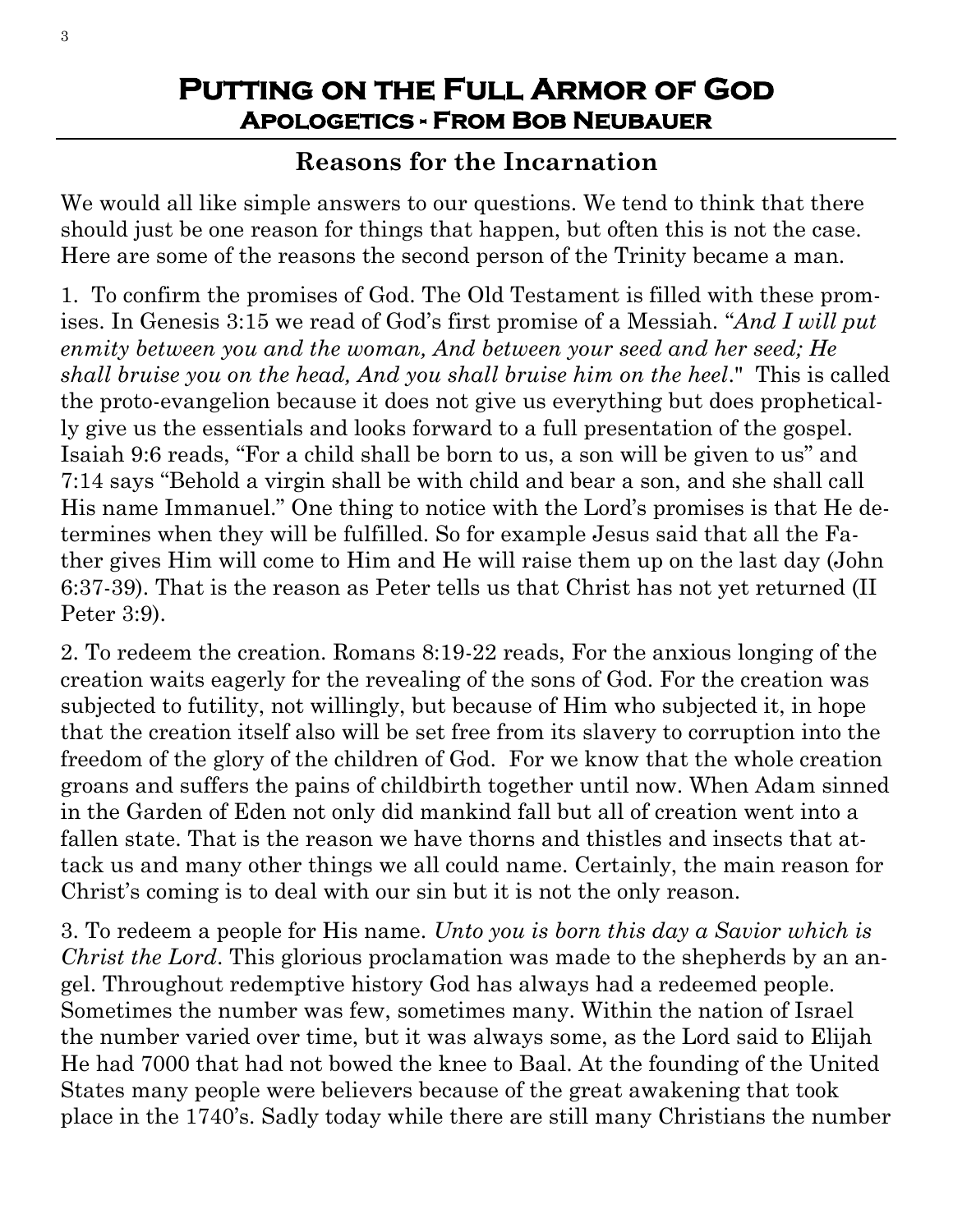is far smaller than just a few decades ago. Nevertheless Jesus Christ is still building His church. The rate at which it is built is not always the same, sometimes there is decline and sometimes a great harvest but in the end Jesus will gather all those that are His - John 6:37 "*All that the Father gives Me will come to Me, and the one who comes to Me I will certainly not cast out*".

4. To satisfy God's justice. God's justice required a sacrifice which was perfect and of like kind to the offenders. That is to say that the blood of bulls and goats could never take away sin (Heb. 10:4) but merely cover it on a temporary basis. The entire Old Testament system was never meant to assuage God but to keep judgment from being imposed until the Savior would come. Of course, Jesus was born at the exact right time. For Christ to have come either before or after the time He did would have been wrong. God's timing for the Lord's arrival was as it always is with everything perfect. And Jesus alone was the perfect sacrifice because He never sinned. He was therefore the spotless lamb the Father required.

5. To display God's attributes of justice and mercy. When on the judgment day in eternity unbelievers are condemned for all eternity to the lake of fire His perfect justice will be displayed. At the same time God's mercy will be shown in the extension of mercy to His people. The Lord would have been perfectly just if He sent every person to hell, His perfect justice would have been shown for there is no person who has any goodness in himself or herself save for Jesus Christ. All our righteousness the scripture says is as filthy rags. Yet the Lord also desired to show His mercy. But that mercy could not mean that the justice that was demanded by our sin could simply be overlooked. Therefore, a way had to be found to satisfy God's justice while at the same time extending mercy. The second person of the Trinity was born in Bethlehem so that He could live a life without sin and then offer it in the place of unjust sinners satisfying the justice of God while at the same time extending mercy.

6. To reveal the trinity. While there are allusions to the trinity in the Old Testament it is not clearly spelled out. You could ask any Jew before Jesus came if God was triune and you would get an emphatic no. One man has put it this way, "The trinity was revealed between the Old and New Testaments." Jesus demonstrated that He was God by the miracles he performed, healing the sick, feeding the five thousand, turning water into wine and by His raising of the dead. One of the most glorious verses in scripture is John 1:1, *In the beginning was the Word, and the Word was with God, and the Word was God*. It is a verse that is uncomplicated in its structure yet utterly profound. While even a child can understand it the greatest theologians will never plumb its depths.

This year at the celebration of our Savior's birth may we consider the many reasons He came and rejoice even more.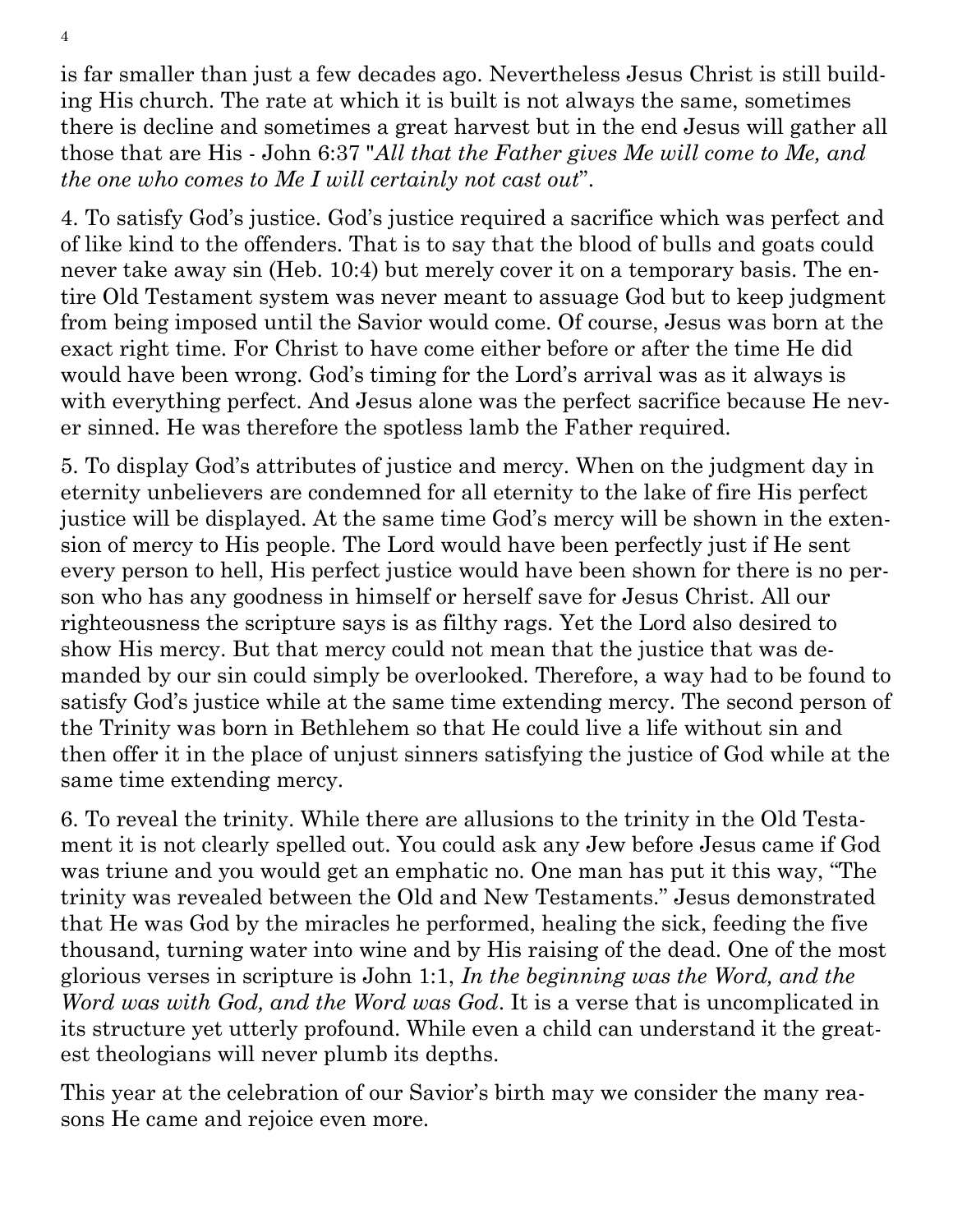# Ministry Opportunities at FSBC

- **4 Deacon/FMP Dinner (5:30 p.m.)**
- **9 Ladies' Christmas Party (6:30 p.m.)**
- **12 Church Business Meeting (5:30 p.m.)**
- **20-31 Christmas Break - No Awana No MDO Limited Office Hours**
- **24 Christmas Eve**
- **25 Christmas**
- **31 New Year's Eve**

#### **Intercession**

What does it mean to intercede? Often believers talk about intercessory prayer. Usually what they mean by this is praying earnestly for someone or something. But the word intercede means to take the place of someone. So, we read in Romans 8:26-27, "*In the same way the Spirit also helps our weakness; for we do not know how to pray as we should, but the Spirit himself intercedes for us with groanings too deep for words; and He who searches the heart knows what the mind of the Spirit is, because He intercedes for the saints according to the will of God.*" And in Romans 8:34 the scripture says, "*who is the one who condemns? Christ Jesus, it is He who died, yes, rather who was raised, who is at the right hand of God, who also intercedes for us*." All Christians still sin and so when the Devil accuses us before the Father the Son intercedes for us, because He took our place, He took our sin. If you intercede for someone who is sick, you ask God to give you their sickness. This is something that is extremely difficult to do. There is a huge difference between saying the words and actually meaning them, and if you do God may well put their sickness on you. Has anyone ever truly interceded for someone else? Most likely, yes, but this is a rare thing.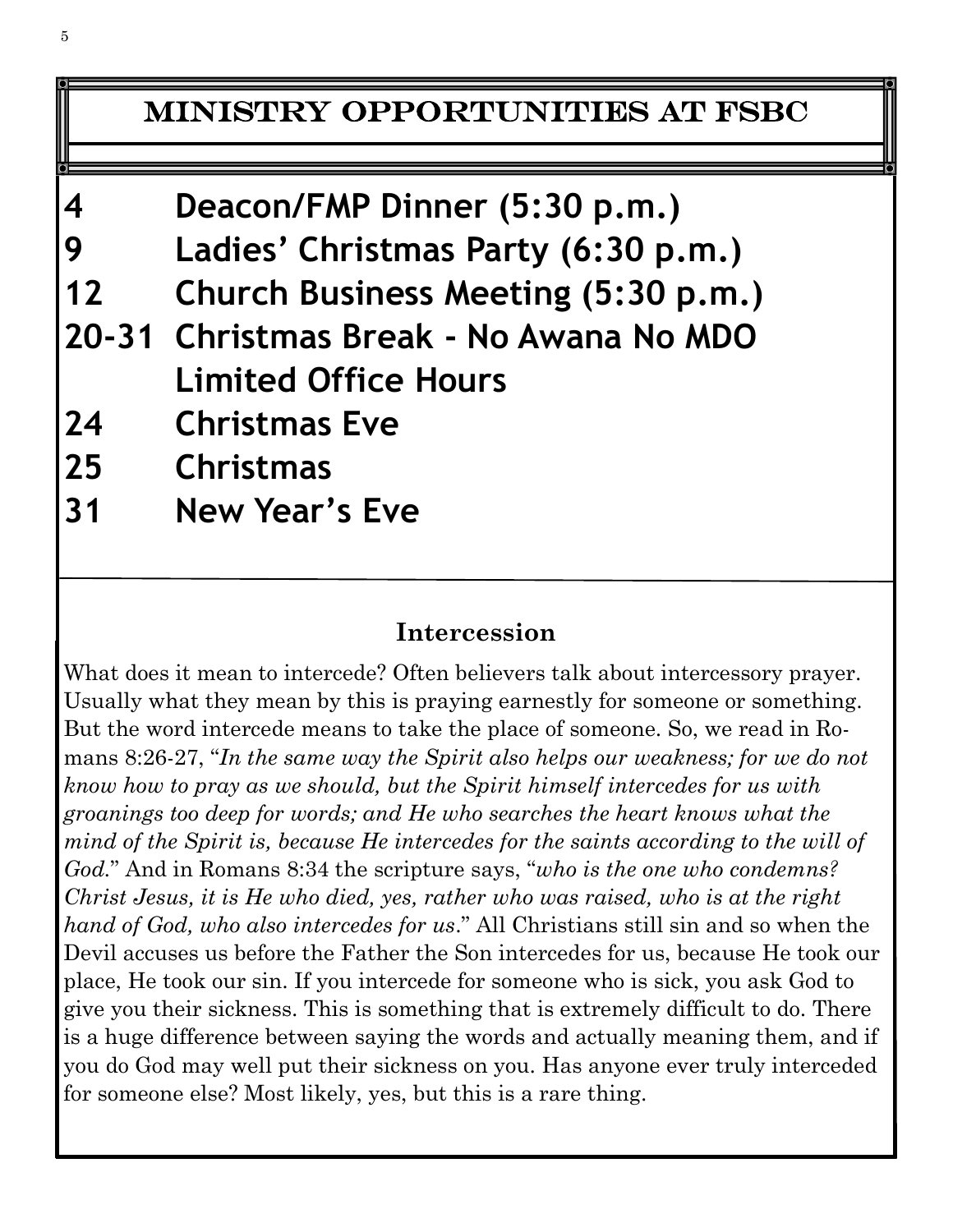## **NOMINATING NEWS**

The Nominating Committee serves the church by recommending people to fill the vacancies in various committees and ministries. Every year the committee distributes a Ministry Opportunity Survey to help identify where people would like to serve and is used to help complete the volunteer report for the business meeting. Once the report is approved by the church at the October business meeting, it is provided to the various ministry and committee leaders for their action.

The Nominating Committee has completed its report for the upcoming year and was approved, by the church membership, during the October 2021 business meeting. On behalf of the committee, I would like to say thanks to all who are now serving and to everyone who volunteered to serve next year in the various ministries and on the committees of our church. Your dedication and commitment to serving in the church is greatly needed and appreciated.

During the next few months, ministry and committee leaders will have the opportunity to meet and elect the upcoming leader or chairperson for the new year which will start on January 1<sup>st</sup>, 2022. Once you elect a chairperson or leader, it's very important that you notify Nicole Clark and she in turn will notify Pastor Jim and the Nominating Committee. Then the Nominating Committee will put an information report together for the church body.

If you serve as a ministry or committee leader we value your input and will work with you in filling vacancies throughout the year. As a general rule, leadership positions and certain non-leadership positions, must be filled by church members. You can check with the Nominating Committee if you need guidance in that area.

The goal of the Nominating Committee is to provide every person the opportunity to fully utilize their God given talents and skills to serve in His church. So if you are interested in serving, don't wait until the annual Ministry Opportunity Survey comes around. Notify one of the committee members right away. Our committee members are Sharon Siebenberg, Shannon Crowe, Sarah Gregory, Eric Nagel and Patrick Holt. Special note: Our Pastor recommends to the church membership the persons who will serve on the Nominating Committee every year during the April business meeting. If you are interested in serving or have questions about this committee please let Patrick Holt or Pastor Jim know.

Thanks again and I look forward to serving with you in the coming year. Lord bless you all, Brother Patrick